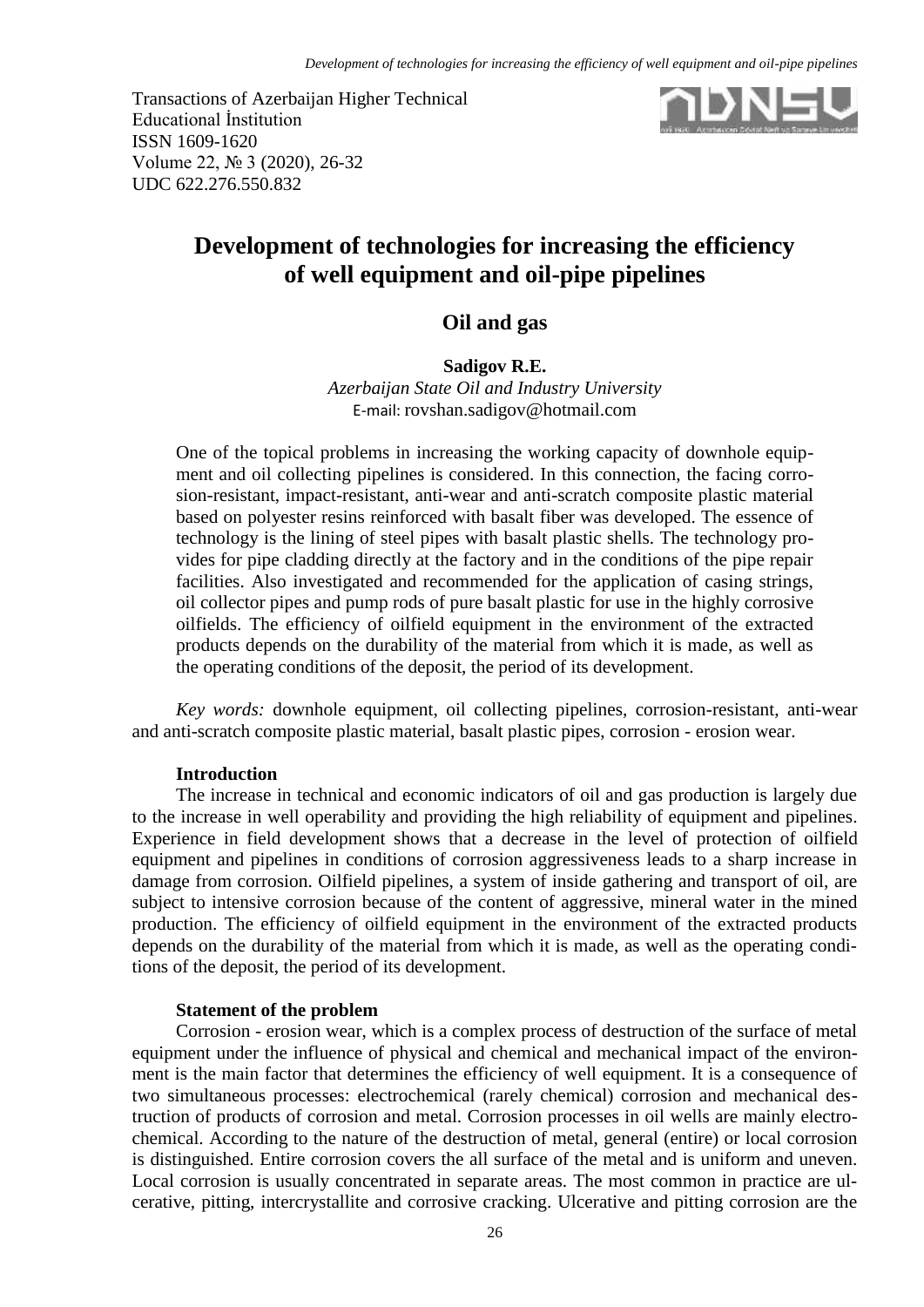greatest danger for pipelines, tanks, gangways, etc., since in this case, a breach of the sealing of the transportation and storage system of oil and oil products is possible. Intercrystallite corrosion and stress corrosion cracking are most dangerous for structures carrying load. They can lead to catastrophic destruction of the metal. An example of such structures are casing strings, pumpcompressor pipes, depth pump rods, etc. The intensity of the corrosion process depends on the aggressive properties of the oil and gas system, including oil, the associated reservoir water containing mineral salts and dissolved in them natural (hydrocarbon) and aggressive gases (hydrogen sulphide, oxygen and carbon dioxide).

### **Solution of the problem**

In recent years, the use of corrosion inhibitors has got widespread as the main anticorrosive measure. They are used to protect mainly underground equipment of production wells and partly for prefabricated collectors at those sites where this technology is implemented. There is experience in the use of steel pipes lined with polyethylene cover and the construction of pipelines from polyethylene pipes. Based on the conditions of operation of oilfield pipelines, the requirements for new materials as protective coatings should be increased in terms of chemical resistance to aggressive media, mechanical strength, especially impact resistance, heat resistance, and wear resistance under the influence of mechanical impurities contained in transported products. On the other hand, a prerequisite for selecting new materials should be their availability, i.e. availability of industrial production. Experience shows that paint coatings, bitumen, polymer coatings and even on the basis of good insulating materials do not provide reliable anticorrosion protection of steel pipelines when operating in aggressive environments of oil fields, because of the rapid disruption by transported products containing mechanical impurities, salts, sand, asphalt-tar-paraffin deposits, etc.

The use of polyethylene pipes, although provides long-term resistance of pipelines in the transport of aggression, however, it has inadequate strength, heat resistance in hot climate conditions, because of which the polyethylene pipes are deformed under the influence of heat. For the reliable protection of oilfield pipelines against corrosion and erosion wear, the properties of one of the polymer composite materials – basalt-plastic – were investigated. In this material, a polyester resin (depending on the aggressiveness of the medium) is used as the matrix, and basalt fiber is used as the reinforcing filler [1]. To define the chemical stability in the aggressive environments of oil fields, performed long-term experiments (up to 1 year) with samples of basalt plastic in 12 different oil environments, which consist of oil of different quality, the chlor-alkalic and hydro-carbonate sodium type formation waters of the of various mineralization, containing carbon dioxide and hydrogen sulphide, oil-gas and water systems of these components in a wide range of combinations of the oil and water. In some media, hydrogen sulphide content reached 1000 mg / 1. The corrosion rate of steel 45 in these media ranged from 0.15 to 2.16  $g/m<sup>2</sup>$ .h (except for clean oil environments). Samples of basalt plastic were also tested, in a concentrated acid environment - hydrochloric and sulfuric. Evaluation of the durability of basalt plastic in aggressive media in time was carried out by changing the weight of the samples, the presence of swelling of the material, and the change in the geometric dimensions of the samples. As a result of the conducted experiments it was established that basalt plastics are very resistant in all aggressive environments of oil fields in Azerbaijan, including in light and heavy oils, in mineralized reservoir waters and in oil and water mixtures. The change in the weight of the samples was tenth and hundredths of a percent, with no change in their geometric dimensions. Weakly resistant were the basalt-plastics in concentrated sulfuric and hydrochloric acids. For 320 days, samples of basalt-plastic samples in concentrated hydrochloric acid lost in weight of 14% and swelling and stratification of the material took place in concentrated sulfuric acid with a weight gain of 20%. However, in practice, when the 22% concentration is affected by the bottom hole zone of hydrochloric acid, contact with the structure can only be short-term, i.e. for no more than 1 hour (during the acid treatment), so this process does not represent a particular hazard for lined basalt-plastic steel pipes. Sulfuric acid treatments in our oilfields are not carried out. Basalt plas-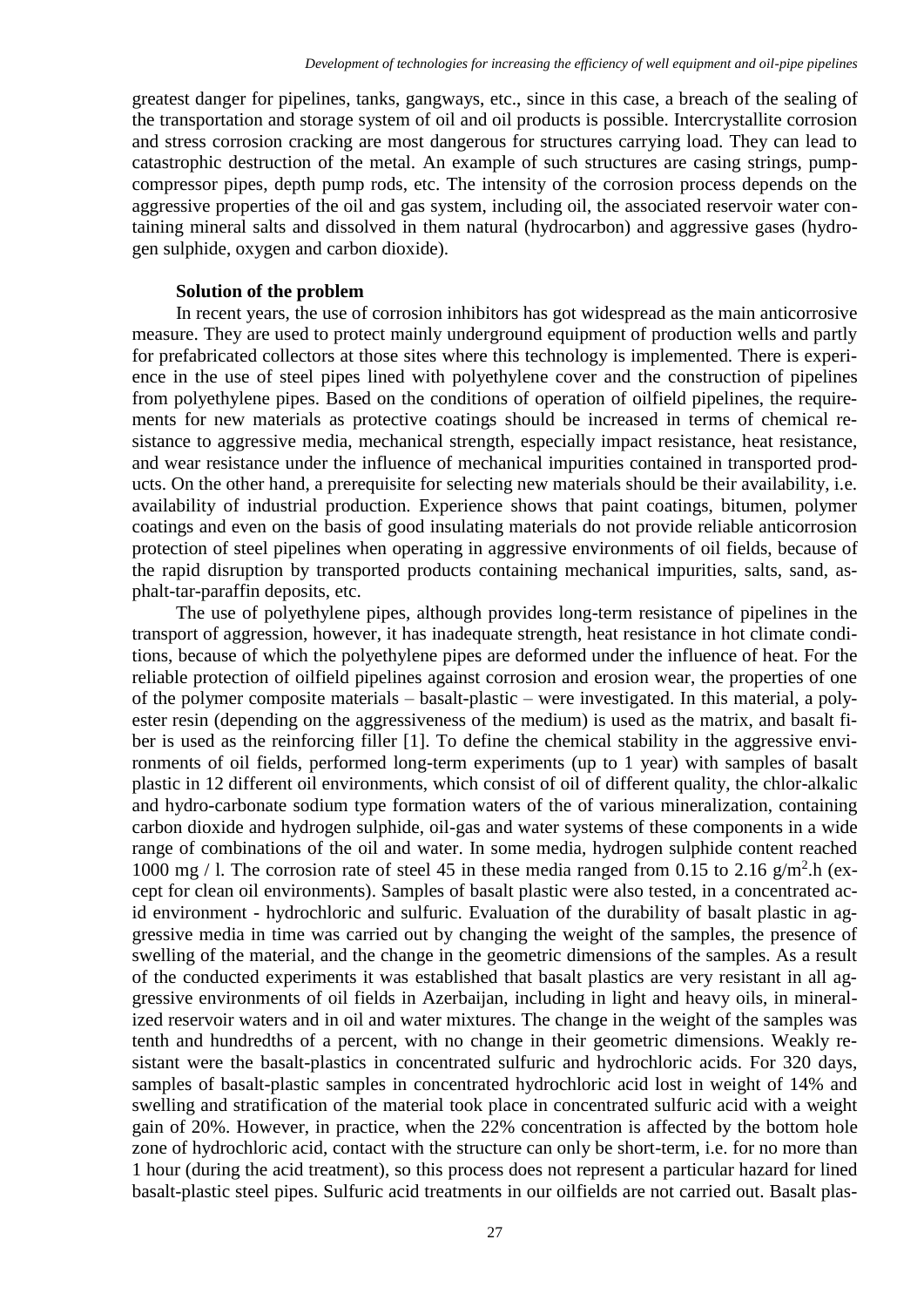#### *Sadigov R.E.*

tics have a significant advantage over other plastics in terms of strength characteristics. Thus, the compressive strength in basalt-plastic is 250 MPa, and for high-density polyethylene it is 20-32 MPa, for low-density polyethylene 10-12 MPa, for polypropylene 25-26 MPa. The tensile strength at basalt-plastic is 85-95 MPa, and for high density polyethylene 23 MPa, low density polyethylene 11 MPa, for polypropylene 30 MPa. The coefficient of linear expansion of basalt plasticity compared with carbon steel is 1.3-1.8 times, the tensile strength is 1.7 times, the specific strength is 7 times greater, and the modulus of elasticity and the coefficient of thermal conductivity are 7 and 118 times lower, respectively. In this material, a polyester or epoxy resin is used as the matrix, and basalt fiber is used as reinforcing material. Basalts are highly stable igneous rocks, whose reserves in the world are practically unlimited and make up from 25 to 38% of the area occupied by all magmatic rocks on Earth. From basalt rock it is possible to obtain harmless to the human body basalt fiber in a one-stage process, this causes their lower cost (15-20%) in comparison with other fibers. At the same time, 1 kg of basalt raw material produces almost 1 kg of finished high-quality fiber. Basalt fiber is a perspective material for the production of new composite materials - basalt plastics and products from them that do not burn, and the alloys of the rock itself are not hygroscopic and do not emit moisture.

An example is the operability of basalt fibers in a wide temperature range from - 260 to +1000°C. As raw material for the production of basalt fibers, basalt rocks are used whose average chemical composition is the following (% by mass):  $SiO2$  (47.5 - 55, 0); TiO2 (1.36 - 2.0); AI2O3 (14.0 - 20.0); Fe2O3 + FeO (5.38 - 13.5); MnO (0.25-0.5); MgO (3.0-8.5); CaO (7.0- 11.0); Na2O (2.7-7.5); K2O (2.5-7.5); P2O5 (no more than 0.5); SO3 (no more than 0.5); other breeds (no more than 5). Strength of insulating shells from basalt plastic determined in the manufacturing process: pressing, winding, molding, pultrusion (obtaining for profiles of different cross-section) and other methods. Basalt plastics in many respects (resistance to aggressive environments, strength, rigidity, heat resistance), surpass fiberglass - fibers from simple alkaline glass. The cost of basalt fibers is much cheaper than others, for example, glass, organic, coal, etc. The fact is that for basalt fibers one component is required - basalt, which in nature has an unlimited amount. The purpose of this technology is increasing the effectiveness of protection against corrosion and wear, to create impact-resistant protective coatings (casings) in steel pipes - casing, pump-compressor pipe and cylindrical equipment operating under high operating pressures, temperatures and flow rates of corrosive media containing mechanical impurities, as well as subjected to impact-abrasion and hydro-abrasive effects. Isolation work is carried out on the radialintercross winding device. To this end, supporting bushings are fixed to the pre-prepared surface of a cylindrical-shaped pipe or cylindrical steel parts (shot blasting, cleaning, degreasing, drying) and they are installed in the machine holders. Further, a layer of the shell from the thermosetting binder impregnated with basalt fiber is spirally-cross-wound onto the pipe or part. As a binder, thermochemical polymer compositions based on polyester, epoxy, polyurethane, furan resins or their compositions are used (Fig.1 and 2). Casing strings of oil wells are the most responsible type, underground equipment, ensuring the reliability and durability of this mining equipment for oil production. In addition to high strength indicators, the material of the tubular steels from which the casing is made must have a high corrosion resistance. In this direction, certain measures are being taken, nevertheless, the cases of corrosion damage to casing strings are quite frequent, this leads to a violation of the tightness of the well and, as a result, the inflow of water into it and other complications. One of the main causes of leakage of casing pipes is their corrosion damage due to the influence of aggressive external environments. The corrosion protection of casing strings in production and injection wells is usually carried out with corrosion inhibitors. However, only the inner surface of the casing is protected, and the outer surface cannot be treated with inhibitors. The plugging of production columns as well as intermediate technical columns is not always done up to wellhead, as a result of which part of the outer surface of the casing pipes is in direct contact with rocks that can carry aggressive mineralized waters, besides saturated gases - hydrogen sulphide and carbon dioxide. For the insulation of the outer part of the casing strings, composite basalt-plastic casings with the spiral-crossover winding are offered.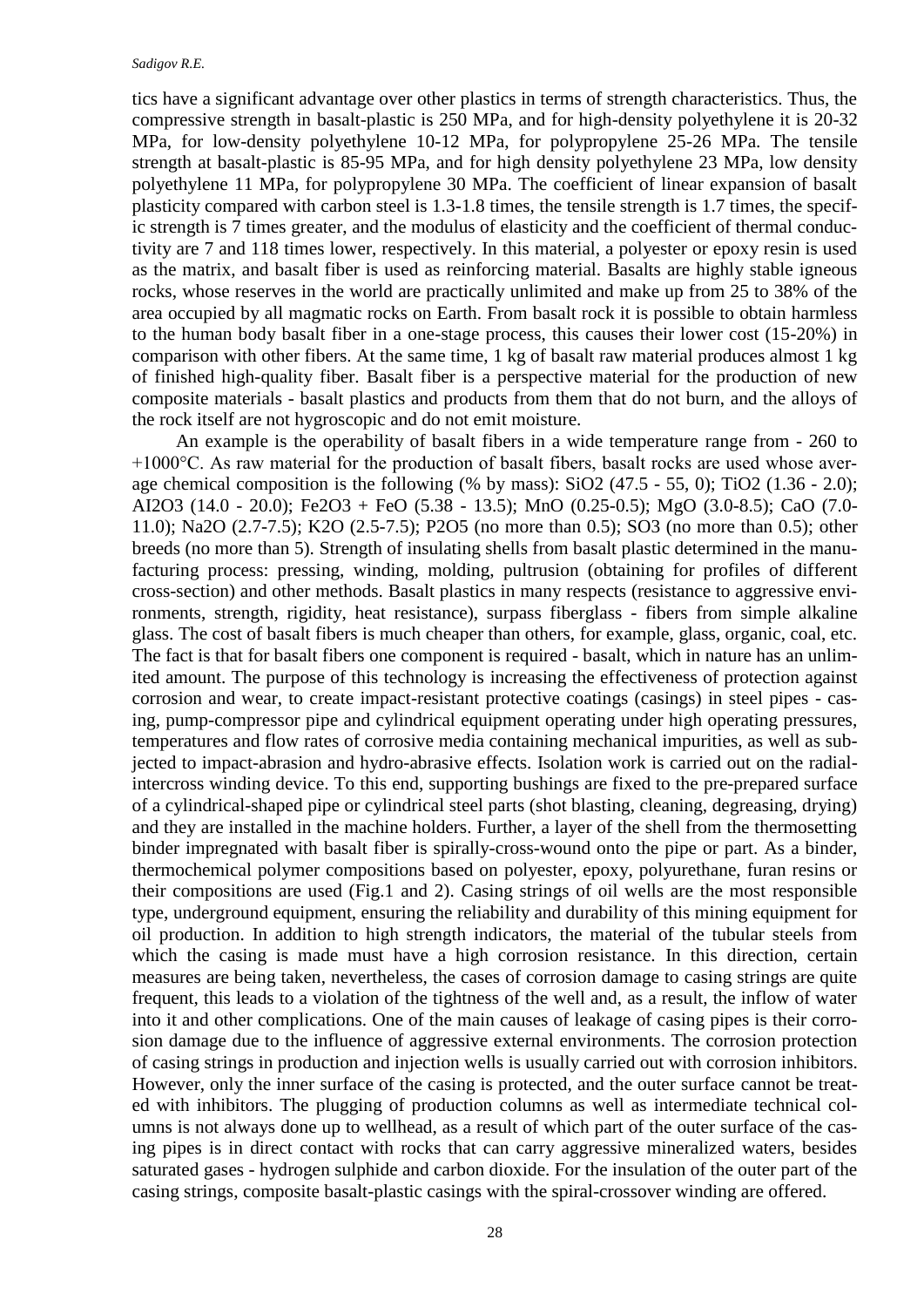



Fig.1. Steel pipes (collector) covered Fig.2. Tubular steel pipes (flow lines) basalt plastic materials covered basalt plastic materials

The use of such pipes should solve a number of serious problems: increasing the corrosion resistance of columns casing due to their high mechanical and physic-chemical resistance, providing control of the production of reserves of productive deposits by geophysical methods. In recent years, the researchers of the leading countries have been paying close attention to the production of casing strings, tubing, pumping rods and within the pipeline oil collection and transportation systems from pure plastic - fiberglass, basalt plastic, etc. Studies on the use of plastics in the construction of wells are multifaceted, as they consider the rationale for the most suitable type of plastics from the many available, taking into account their subsequent operation, the development of equipment and pipes. Casing pipes during the construction of wells and subsequent operation are susceptible to axial extension (up to 200kN) and compression (up to 400kN), internal and external pressure (up to 20 MPa), bend with maximum wellbore curvature 45°, with temperature on bottom hole up to 90°C, containing corrosive hydrogen sulphide, carbo and dioxide and oxygen. The analysis of the magnitudes of the influencing factors makes it possible to make a choice for the purpose of fastening casing wells from reinforced plastics with higher strength and chemical resistance to product of the well. The qualitative construction of the wells provides a reliable grip of a plugging stone used for cementing casing strings. Studies have shown that the adhesion value of a grouting stone with the surface of basalt-plastic pipes is higher than for a metal and are respectively equal to: a shift of 3.8 MPa and 0.7 MPa, a 9-MPa hydrobreakthrough in basalt plasticity. At the same time, it is established that the amount of adhesion of a grouting stone to a certain extent can be controlled by the introduction of various modifiers into a grouting stone. To assess the quality of casing cementing acoustic cement meters are used. Studies have shown that the existing equipment basically controls the quality of the contact of the grooved stone with the rock, since the propagation velocity of the longitudinal wave along the plastic column is mostly lower than that of the main types of rocks. A clear dissection of waves along the column and rock in the presence of a cement ring is possible with a probe length of more than 70 mm. To ensure the hydrodynamic connection of the reservoir with the well, the possibility of using existing perforators for perforating the basalt-plastic column was evaluated. When perforating holes in the boreholes at a depth of 800-1000 m, holes of 6-7 mm are formed in the basalt-plastic pipes. Violations of their integrity, cracking and delamination are not observed. Thus, the obtained results of the research made it possible to recommend basalt-plastic pipes for the application of casing strings instead of metal casing in depth up to 2000 m. However, for today, despite the positive experience of their application, the solution of this problem is at the initial stage [2, 3].

Research and practical observation showed that more than 80% of failures in field pipelines are due to their damage by internal or external corrosion. In many fields onshore every two years, it is necessary to change individual sections of pipelines due to their destruction under the influence of hydrogen sulfide and carbon dioxide. The presence of bio flora, reducing the content of sulfates, intensifies the reduction in the service life of pipelines made of carbon steel. Basalt plastic pipes are more expensive than steel ones but considering that they non-crash serve at the oilfields 10 to 20 times longer and do not require any care, in just 4-5 years their cost already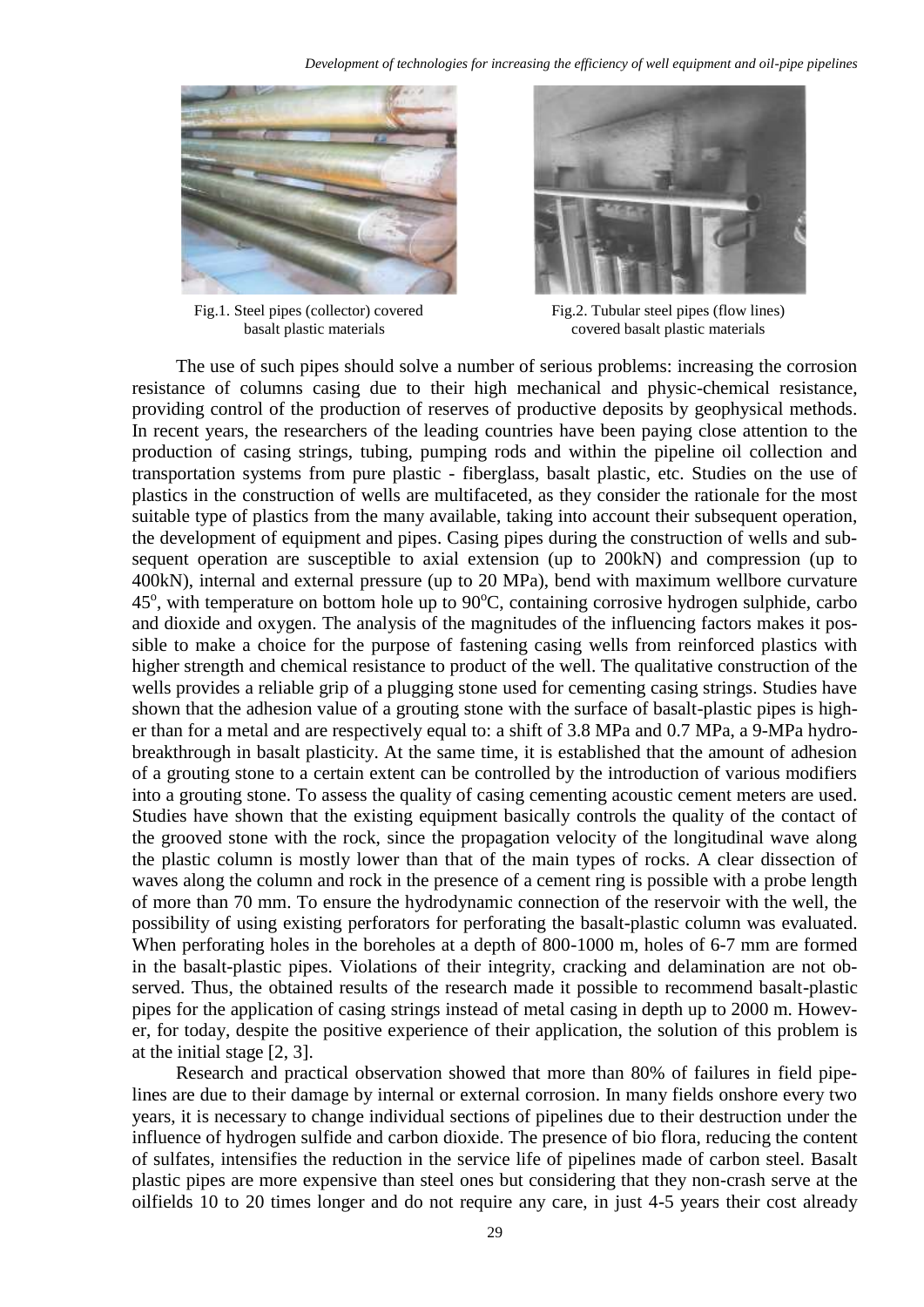#### *Sadigov R.E.*

pays off (Fig.3 and 4). The most effective application of basalt plastic pipes for those oil (gas) industries where on high-pressure transported the well product highly aggressive and contaminated active bio flora [4, 5]. When oil wells are operated with sucker-rod deep-well pumps, the main link of the deep-pumping unit is subjected to intense mechanical alternating stresses, as a result of which their lifetime is determined by fatigue phenomena in the metal. These fatigue overloads are most often manifested in production wells, whose products are highly corrosive. Experience shows that, due to the influence of the corrosive environment, the fatigue phenomena in the rods increase by 2-3 times. The presence of hydrogen sulphide in an environment that leads to embrittlement of steel is most dangerous for operation and booms, which leads to loss of elastic properties and premature failure of the rods due to a break in both the body and in the couplings.



Fig.3. Comparative indicators of the dependence between the cost and service life of basalt plastic and steel pipelines





Fig.4. Comparative indicators of the dependence between the cost and service life of basalt plastic and steel pipelines 1 – basalt plastic pipes; 2 – steel pipelines

Advances in the development and application of high-strength bars from alloyed (nickelmolybdenum and other) steels, which at a certain stage of their use provide a significant effect in improving the efficiency of rod columns, to date, when the corrosion situation in the oil fields has become tougher, this effect has sharply decreased [6]. Having a positive experience in using a basalt plastic material to protect against corrosion of steel pipes, a technology was developed to create basalt plastic pumping rods to solve problems: - reducing the weight of the rod (3 times) and increasing corrosion resistance. The bodies of basalt-plastic pumping rods consist of basaltplastic, heads, connecting of steel. On the metal connector there is a threaded nipple for gripping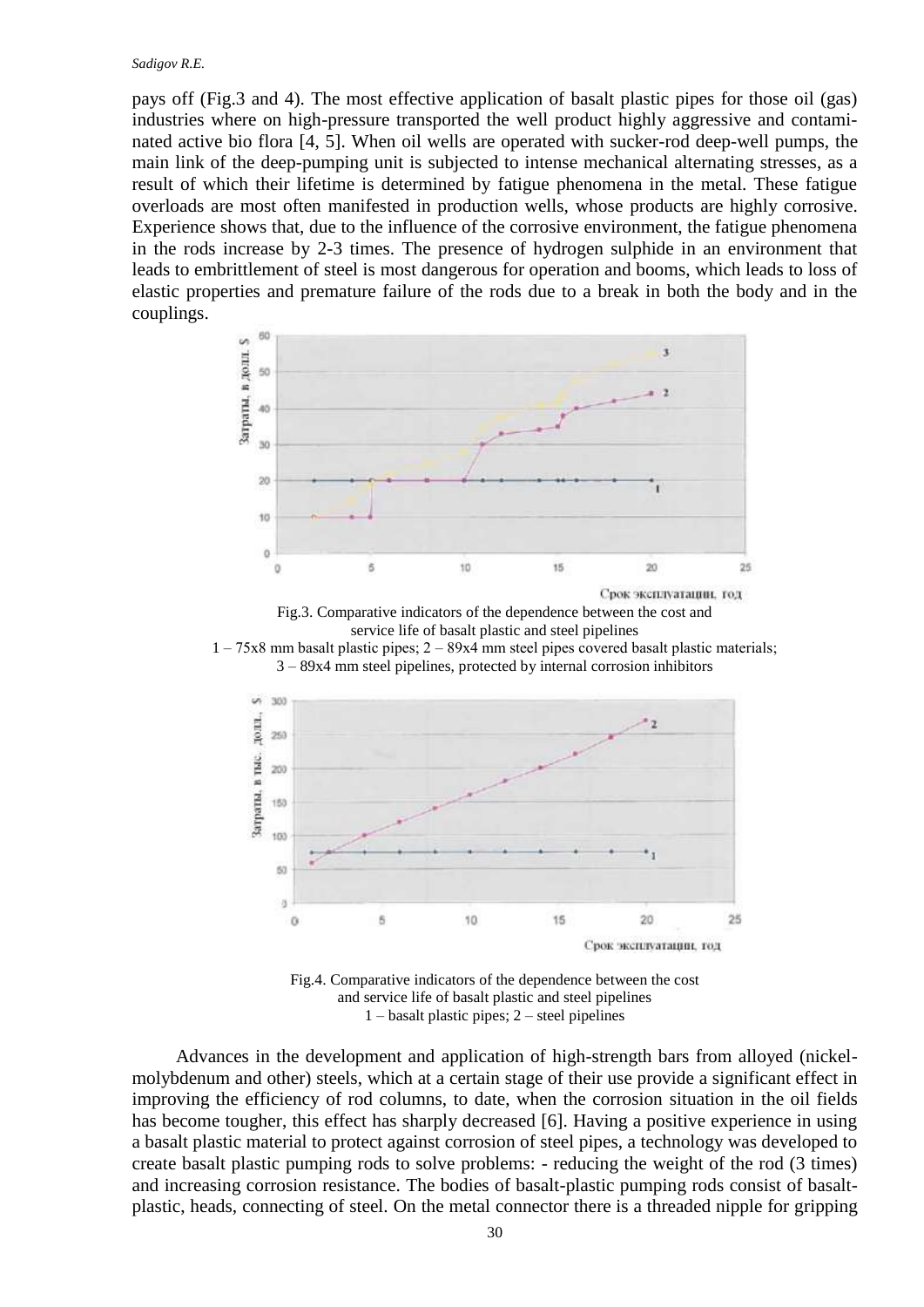with sucker keys, thrust and support beads in the transition zone for landing the rod to the elevators during lift up and down operations. When designing a new rod design, they were evaluated for their serviceability in a corrosive environment and the possibility of increasing the depth hang of the pump due to a significantly lower material density, basalt plastic (1900 kg/m3). With regard to corrosion resistance, it is provided in any environment of extracted products containing oil and the maximum amount of mineralized formation water (up to 180-200 g/l) containing hydrogen sulfide (up to 1000 mg/l) and carbon dioxide. The increase in the hanger of the pump due to the low density of basalt plasticity is achieved by an average of 55%. For example, the suspension of a 32 mm downhole pump to a depth of 1,000 m on metal bars 19 mm, the weight of the liquid will be 800 kg, and the bar 2100 kg, i.е. the maximum load on the balancer head is 2900 kg. At that time, the transition to the basalt from basalt plastic with the same suspension of the pump, the weight of the bars will be 1062 kg, i.е. the maximum load on the head of the rocker is 1862 kg. The reduction of the load was 1038 kg compared to the metal ones, due to the operating rocking machine, it is possible to increase the suspension of the pump to 1550 m. The minimum breaking tensile force at tension, the basalt plastic bars with a diameter of 16 mm is 80kN, 20 mm - 100kN, 22 mm - 120kN and 25 mm - 150kN, test axial tensile force from 40 to 75kN, maximum torque when screwing from 300 to 1100kN. The breaking stress at tension (norm 800MPa) is 864MPa, tensile modulus (0.3-105 MPa) 0.37-105 MPa, specific viscosity 250 kJ/m<sup>2</sup>, tensile strength 250MPa, an elongation of 0.4%. The carried-out test of basalt plastic materials in the aggressive environments of oil fields and physical and chemical data suggest that basalt plastic materials produced by the "broach" method have a sufficiently high corrosion and chemical resistance as well as strength and can be used to make the body of pumping rods.

As a result of the studies carried out in the field of constructing the design of deeppumping rods, the following conclusion can be drawn: a design of deep-pumping rods was developed, the body of which is made of basalt plastic, and the connecting heads are made of steel; a reliable connection of the basalt-plastic body of the rod with metal tips; the basalt plastic rod body is not corroded; weight of fiberglass rods 3 times lower than metal bars (Fig.5).



Fig.5. Basalt plastic rod (pump rod): 1 – basalt-plastic body; 2 – metal head

#### **Conclusion**

Summarizing the above, it is possible to draw the following conclusions:

- The technology of facing the outer surface of steel pipes (casing, collector, flow lines) with basalt plastic composite materials has been developed.

- The composition, physic-chemical and mechanical properties of basalt-plastic materials are determined.

 Composition of basalt plastic material consists mainly of reinforcing basalt fiber and binder polyester resin.

 Unlike other coatings, such as paintwork, bitumen, polyethylene, etc., besides anticorrosive, also has anti-shock, extreme pressure, anti-wear properties.

- Developed and recommended technology for the use of casing strings and pumping rods made of pure basalt plastic material, in place of metal.

- The use of casing strings and pumping rods from basalt plastic material in wells up to 2000 m deep is recommended.

#### **References**

1. Gurbanov M.M. Feasibility of using plastic pipes in the oil industry. // Azerbaijan oil industry.  $-2007$ , 8.  $-$  Pp.45-49.